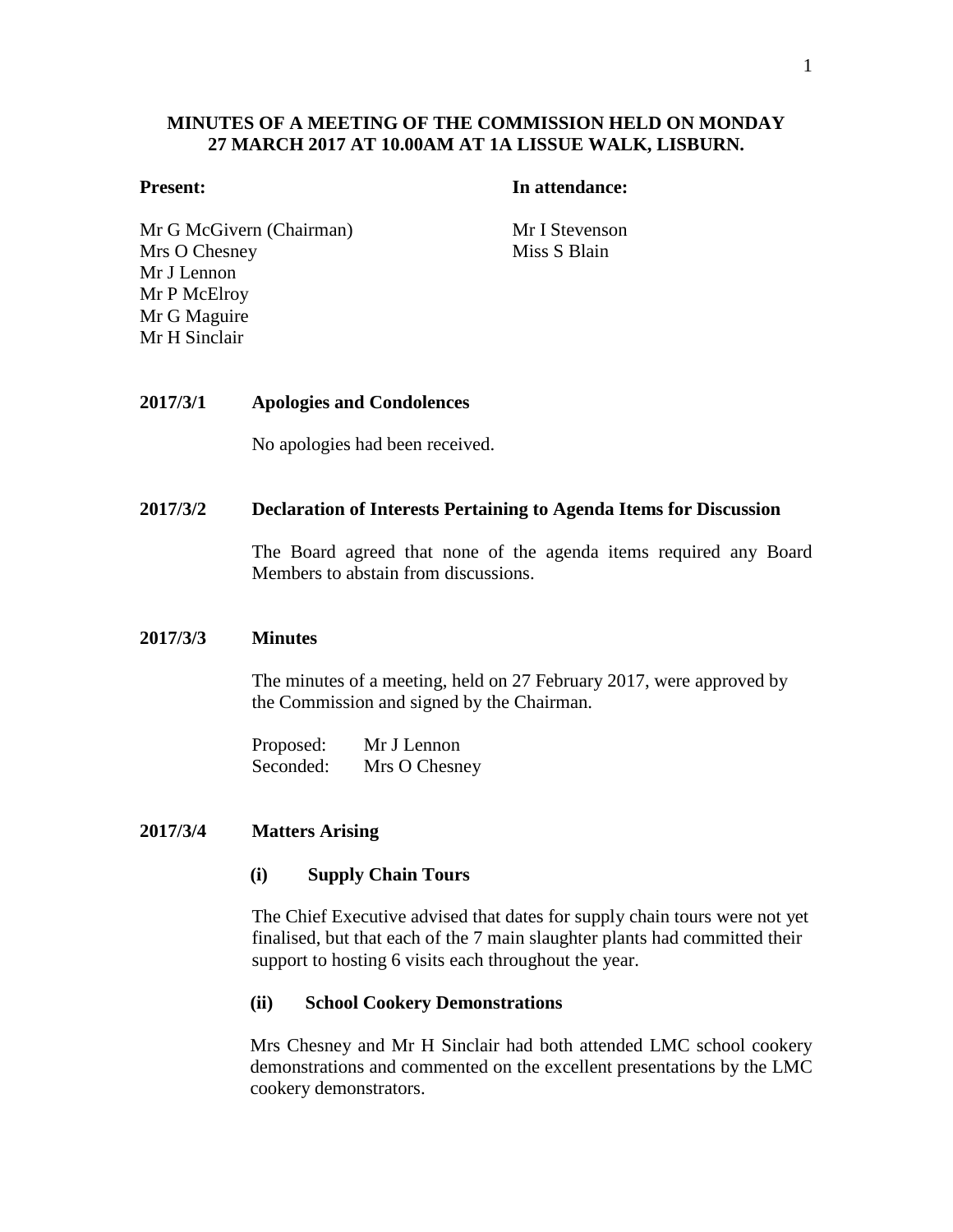**Action Point:** The Chief Executive will extend an invitation to the Chair of the UFU Beef and Lamb Committee to attend a future cookery demonstration.

#### **(iii) Anuga 2017**

#### *Withheld – commercially sensitive*

**Action Point:** The Chief Executive will request wall space on the Anuga stand to promote the 25 years of Farm Quality Assurance Scheme, an important marketing tool for NI red meat processors.

*Dr Steven Morrison joined the meeting at 10.15am.*

# **2017/3/5 Presentation from, and discussion with, Dr Steven Morrison (AFBI/Agrisearch) on the NI Livestock Industries Datahub Project**

The Chairman welcomed Dr Morrison to the meeting. LMC has been a supporter to the genomics initiative and the Board was keen to hear about progress on the project.

Dr Morrison thanked the Board for the opportunity to speak to them. He briefly outlined the background to the initiative and brought the Board up to date with the current position regarding the business case.

Following his presentation, Dr Morrison welcomed any questions and discussion from the Board.

The Chairman thanked Dr Morrison for attending the meeting and giving the Board a comprehensive update on the project.

**Action Point:** Dr Morrison will send an electronic copy of his presentation to the Chief Executive for distribution to the Board. The contents of the presentation are confidential and not for any further distribution.

*Dr Steven Morrison left the meeting at 11.40am.*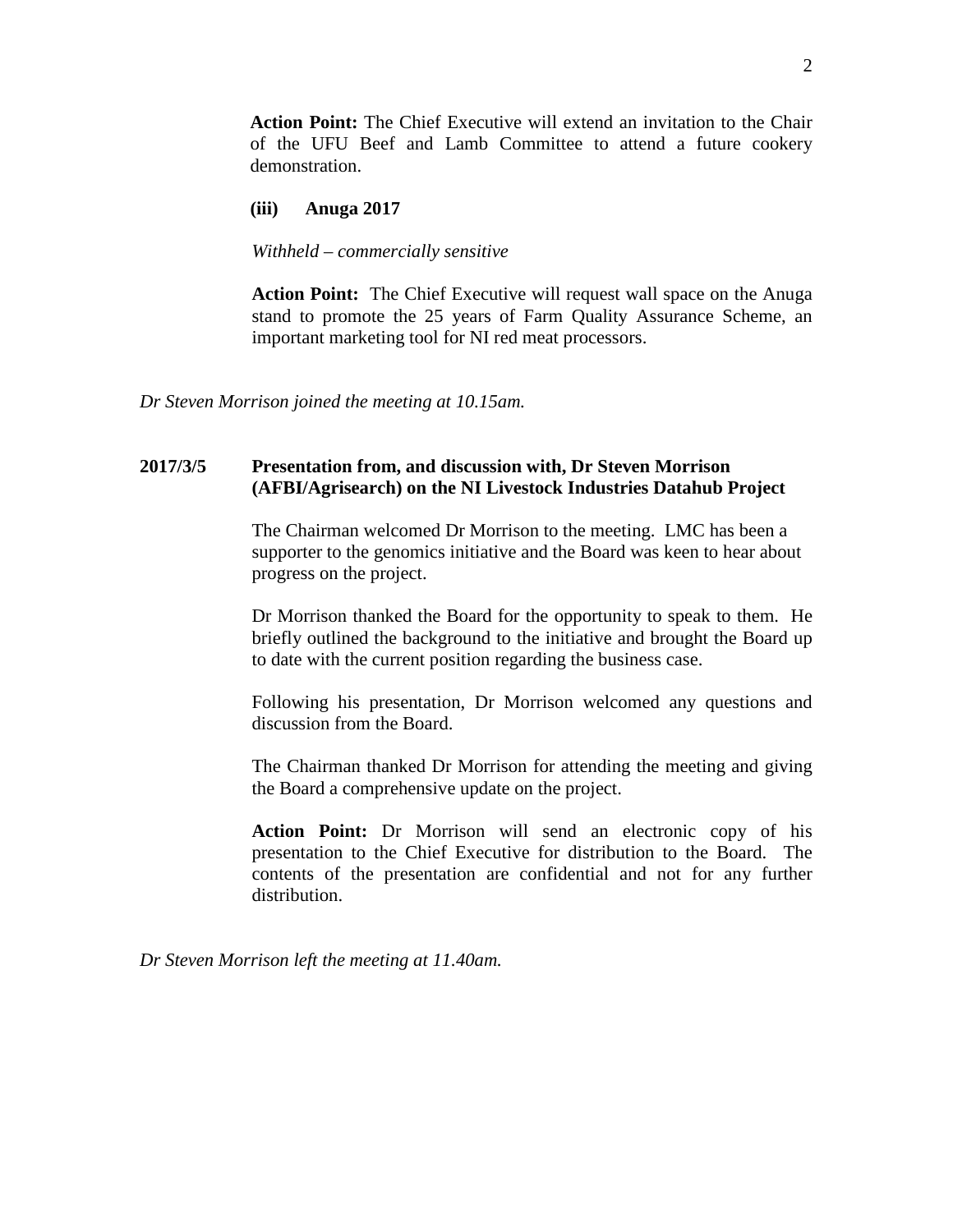### **2017/3/6 Chairman's Report**

The Chairman reported on meetings he had attended since the last Board Meeting.

- Meeting with UFU President and Chief Executive 7 March 2017
- Meeting with DAERA Permanent Secretary and DAERA officials -16 March 2017

For action points see 2017/03/8

- Meeting with Sinn Fein Agricultural Team 21 March 2017
- NIFDA Awards Dinner 24 March 2017

### **2017/3/7 Chief Executive's Report**

The Chief Executive had provided a written report in the Board papers for the meeting.

#### **(i) World Butchers' Challenge 20-22 Mar 2018**

**Action Point:** The Chief Executive will investigate providing the product for the butchery skills showcases. Any proposals will be brought to the Board for approval.

#### **(ii) LMC Board Strategy Statement**

The Chief Executive reported that the strategy statement had been submitted to DAERA. There has been no response from the department.

#### **2017/3/8 Reflection on DAERA/LMC Board meeting on 22 March 2017**

The Board recorded that it had been a useful meeting with the DAERA Board and felt that it reflected the ongoing engagement between the department and LMC.

**Action Point:** The Chief Executive will contact UFU and NIMEA to arrange a tri-partite meeting to discuss a 3 year plan for the utilisation of LMC reserves and the agri-food marketing body. The Board agreed this is a priority issue for LMC.

**Action Point:** The Board asked the Chief Executive to arrange a meeting with the Public Appointments Commissioner to discuss the appointment process for future Board members.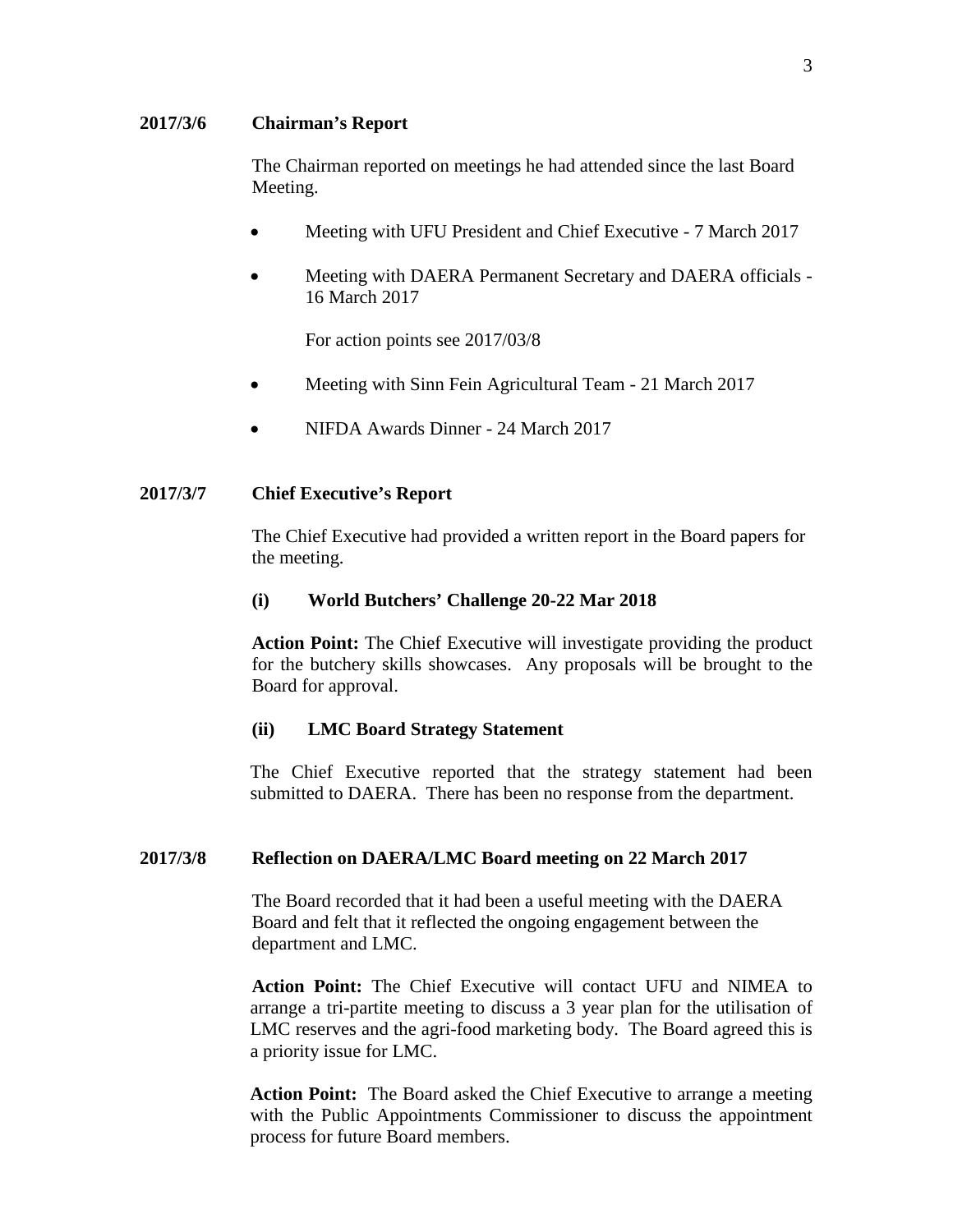**Action Point:** The Chief Executive will request a copy of the letter sent by DAERA to Andrea Leadsom, Secretary of State for Environment, Food and Rural Affairs.

*Mr G Maguire left the meeting at 12.45pm.*

# **2017/3/9 Consideration of LMC Brexit paper on priorities for red meat sector**

The Chief Executive advised that LMC had held a joint meeting with UFU and NIMEA from which a draft Brexit paper had been developed. UFU has made some comments on the draft, NIMEA has yet to make any written comment.

The Board discussed the draft paper and made some additional comments.

**Action Point:** The Board agreed that the final document when agreed should be published on the website and in leaflet form. LMC should aim to have it available for Balmoral Show.

**2017/3/10** *Withheld – commercially sensitive*

#### **2017/3/11 Discussion of LMC Board Self-Assessment Exercise Outcome**

The Board discussed responses which were rated 3 or 4 on the selfassessment document.

**Action Point:** The Board agreed to include an agenda item for June or July Board meetings to review/update its annual strategy and policy decisions.

**Action Point:** The Chairman will email each Board member encouraging them to contact him personally if there are issues or concerns they wish to discuss outside of the group environment.

The Chairman was encouraged by the results in the self-assessment document.